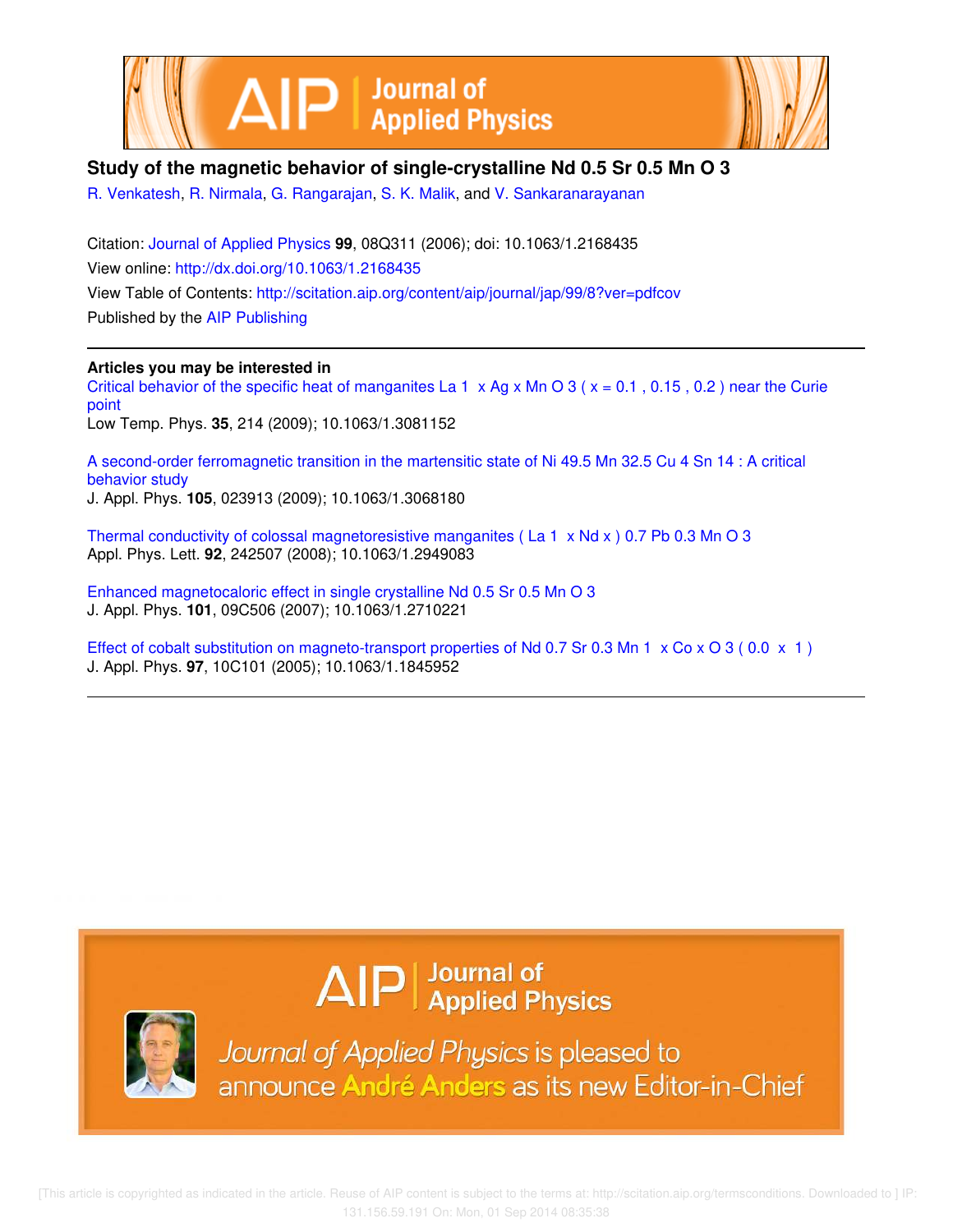# **Study of the magnetic behavior of single-crystalline Nd0.5Sr0.5MnO<sup>3</sup>**

R. Venkatesh

*Low Temperature Laboratory, Department of Physics, Indian Institute of Technology, Chennai 600 036, India*

R. Nirmala<sup>a)</sup>

*Tata Institute of Fundamental Research, Mumbai 400 005, India*

G. Rangarajan<sup>b)</sup>

*Low Temperature Laboratory, Department of Physics, Indian Institute of Technology, Chennai 600 036, India*

S. K. Malik *Tata Institute of Fundamental Research, Mumbai 400 005, India*

V. Sankaranarayanan

*Low Temperature Laboratory, Department of Physics, Indian Institute of Technology, Chennai 600 036, India*

(Presented on 3 November 2005; published online 21 April 2006)

Zero-field-cooled and field-cooled magnetization data in single-crystalline  $\rm Nd_{0.5}Sr_{0.5}MnO_3$  revealed the existence of thermodynamic irreversibility below Curie temperature  $(T_C)$ , indicating the presence of frustration of spins. The imaginary part of ac susceptibility  $(\chi'')$  indicates a prominent cusp below  $T_c$ , which shifts to higher temperatures with increasing frequency. Magnetization, ac susceptibility, resistivity, and specific-heat measurements were used to find three critical exponents  $\alpha$ =0.12(1),  $\beta$ =0.5(0), and  $\gamma$ =1.02(2). The values of the critical exponents are all between mean-field values and three-dimensional Heisenberg model values. © *2006 American Institute of Physics*. [DOI: 10.1063/1.2168435]

#### **I. INTRODUCTION**

The colossal magneto resistive (CMR) manganites are characterized by a complex phase diagram due to several competing ordering mechanisms governing different degrees of freedom.<sup>1</sup> Hence a careful study of the magnetic ordering and phase transition has been undertaken in single crystal of NSMO-0.5 through dynamic ac magnetic-susceptibility measurements as well as measurements of critical exponents for magnetization, magnetic susceptibility, specific heat, and electrical resistivity.

#### **II. EXPERIMENTAL DETAILS**

Single crystals of  $Nd<sub>0.5</sub>Sr<sub>0.5</sub>MnO<sub>3</sub>$  were grown in an infrared image furnace by the floating zone technique<sup>2</sup> and characterized by x-ray-diffraction, resistivity, and magnetization measurements. $3$  ac susceptibility was measured as a function of temperature using a Quantum Design Physical Property Measurement System (PPMS). Field-cooled (FC) and zero-field-cooled (ZFC) magnetizations were measured using a Magnetic Property Measurement System superconducting quantum interference device (SQUID) magnetometer (Quantum Design). Resistivity measurements were made using a standard linear four-probe technique in a Janis closed cycle refrigerator. Specific heat was measured using a NETZSCH differential scanning calorimeter (DSC 200PC "Phox") by the ratio method.

#### **III. RESULTS**

Figure  $1(a)$  shows the temperature dependence of the FC and ZFC magnetizations. A charge ordering transition occurs below the Néel temperature  $T_N$ =138 K and a ferromagneticparamagnetic transition occurs at  $T_C$ =240 K in zero field. The plot shows a small but significant difference between ZFC and FC which indicates the existence of thermodynamic



FIG. 1. Temperature dependence of (a) ZFC and FC magnetizations and (b) imaginary part of the ac susceptibilities at 333, 667, and 1333 Hz.

a)Present address: Solid State Structural Chemistry Unit, Indian Institute of Science, Bangalore 560 012, India.

b)Author to whom correspondence should be addressed; electronic mail: rajan@acer.iitm.ernet.in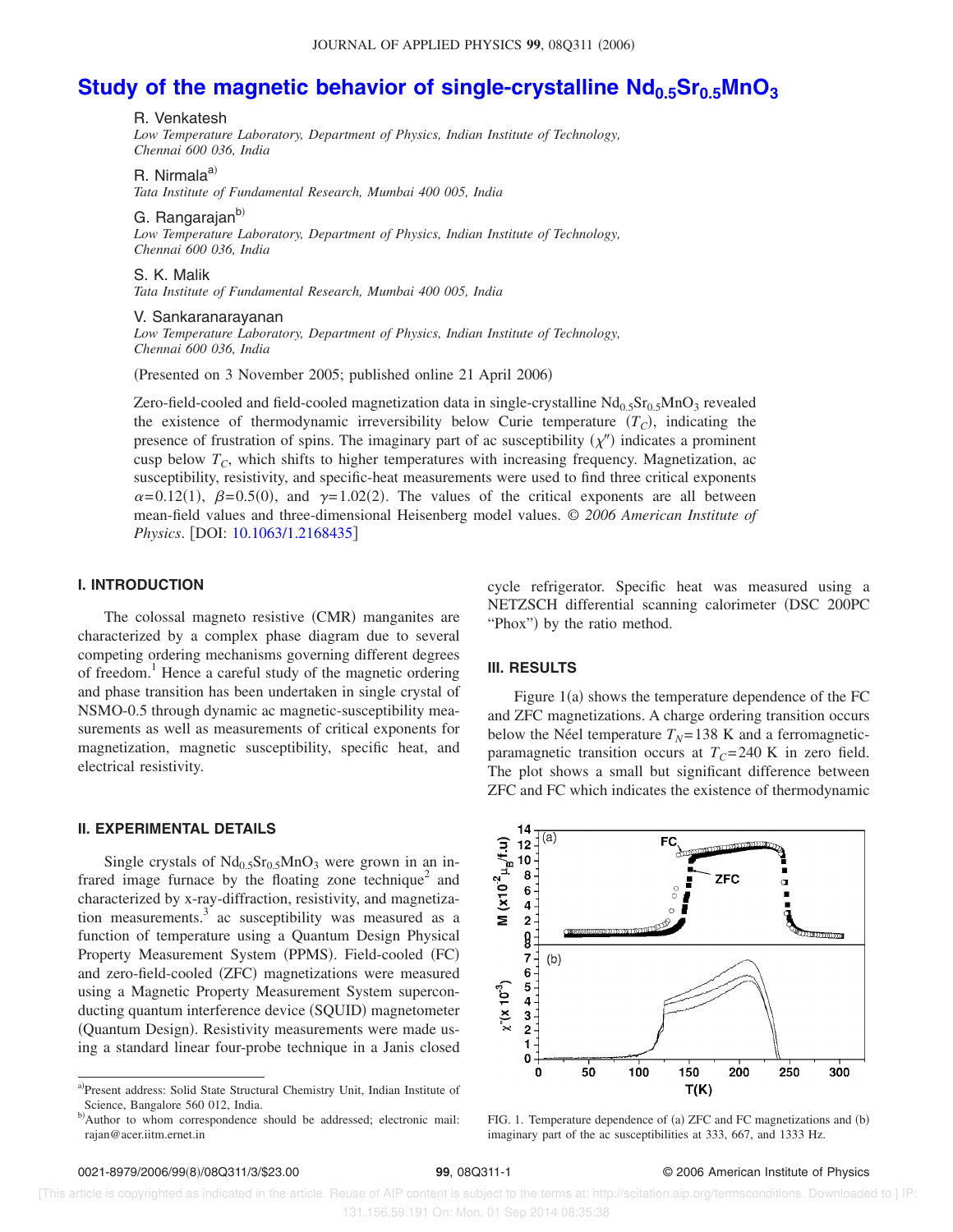

FIG. 2. Critical exponents from power-law behaviour of (a) M and (b)  $\chi$ .

irreversibility below  $T_C$ . This may be due to spin-glass-like behavior<sup>4</sup> and motivated  $(5 \text{ Oe}, \text{ rms})$  low-frequency (133 to 6667 Hz) ac magnetic-susceptibility measurements in the temperature range of 4.2 to 300 K.  $\chi'$  showed a distinct change of slope at 239 and 125 K in an applied field of 5 Oe.  $\chi$ <sup>*''*</sup> shows a dip at a temperature of 239 K and there is a steep decrease at 129 K. As the temperature is decreased, unlike the real part,  $\chi''$  shows a cusp at 234 K and at 333 Hz.  $\chi$ " measured at three different frequencies is shown in Fig. 1(b). The real part is slightly affected by the change in frequency, while the imaginary part exhibits an easily measurable shift in the cusp temperature  $T_f$ ,  $T_f$  is shifted to higher temperatures as the frequency is increased.

#### **Critical behavior**

Critical exponents  $\beta$  and  $\gamma$  obtained from magnetization and susceptibility are shown in Fig. 2. Low-field ac susceptibility measurements in the critical region were also used to perform a Kouvel-Fischer (KF) analysis.<sup>5</sup> The results are shown in Fig. 3.

The spin disorder resistivity  $\Delta \rho_{sp}$  has the same functional dependence as that of the magnetization,  $M$ <sup>6</sup>. From the data shown in Fig. 4, we obtained a value of 0.5 for  $\beta$ . Fisher and Langer showed that the short-range spin fluctuations near  $T_c$  increase the carrier scattering rate and cause  $d\rho/dt$  $\sim |t|^{-\alpha}$  to scale in the same as specific heat.<sup>7</sup> Figure 5 shows



FIG. 3. Kouvel-Fischer plot of the real part of the first-order susceptibility.



FIG. 4. Extrapolation of zero-field resistivity. Inset: critical behavior of  $\Delta \rho_{\rm{sp}}$ with respect to the reduced temperature  $t = (T - T_C)/T_C$ .



FIG. 5.  $\ln|t|$  vs  $\ln(d\rho/dt)$ . Inset:  $d\rho/dt$  vs *T*.



FIG. 6. Temperature dependence of specific heat. Inset:  $\ln|C_s|$  vs  $\ln|t|$ , where  $(C_s = C_p - C_{\text{polynomial fit}})$ .

 [This article is copyrighted as indicated in the article. Reuse of AIP content is subject to the terms at: http://scitation.aip.org/termsconditions. Downloaded to ] IP: 131.156.59.191 On: Mon, 01 Sep 2014 08:35:38